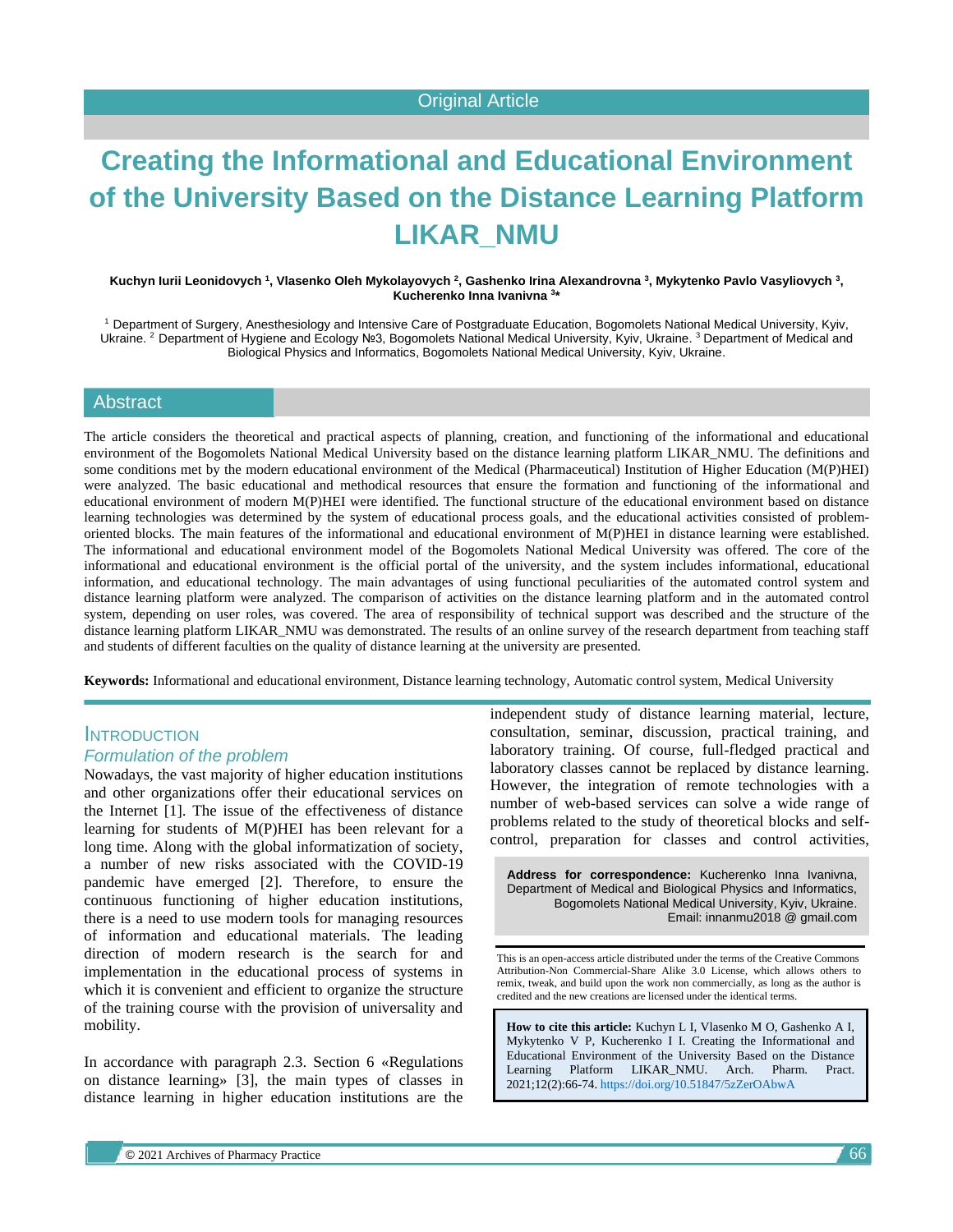acquaintance with additional materials of the course, online teacher advice, and active communication between students on problematic topics. In particular, the use of distance technologies in the educational process leads to the intensification of independent work and interaction between teacher and student, as a result of which they become equal parts of educational activity.

#### *Analysis of recent research and publications*

Problems of design, implementation, and use of open cloudoriented educational and scientific environments of higher education institutions were the subject of research by a number of authors, one of whom is V. Bykov. The research of A. Hurzhii and V. Lapinskyi is devoted to the analysis of informatization of general secondary and higher education in Ukraine. The study of some features of informative terminology is revealed in the publication of M. Zhaldak. N. Morse considers the issue of designing a model of an effective educational environment of the university with the use of information technology. O. Spirin's research is devoted to the definition of criteria and establishment of appropriate indicators for the selection of open web-based learning technologies, Y. Tryus's − to the problems of creating support systems for distance learning of health professionals. V. Franchuk analyzes and systematizes the most common web-based computer education systems in higher education institutions [4-10]. Scientific achievements of I. Nizhenkovska, T. Reva, N. Stuchynska dedicated to the problems of improving medical and pharmaceutical education in Ukraine [11-14].

The LIKAR\_NMU distance learning platform operates at the University. The naming of the distance learning platform of the University was created by the rector, professor Iu. Kuchyn and deputy head of the educational and methodical department, associate professor I. Gashenko.

**The purpose of the article** is the design and creation of an informational and educational environment of the Bogomolets National Medical University based on the distance learning platform LIKAR\_NMU.

### MATERIALS AND METHODS

Theoretical and empirical methods of scientific research were used to perform the set tasks, namely: method of system analysis, comparison, and generalization for theoretical substantiation and development of an informational and educational environment of the Bogomolets National Medical University based on the distance learning platform LIKAR\_NMU; bibliosemantic method − for studying psychological, pedagogical, and scientific literature, normative documents on designing of information and educational environment, use of technologies of distance learning and automated control systems; empirical methods – conversations with students and teachers, analysis of ways to use learning materials

management systems; questionnaire − to determine the level of organization of distance learning at the university; modeling − to develop the information and educational environment of the university and analyze its functionality.

## RESULTS AND DISCUSSION

We consider it necessary to emphasize that an important part of distance learning is its implementation through information technology, namely distance learning platforms, which should ensure the process of developing, managing, and dissemination of learning materials online shared with many users at once. First of all, it is necessary to define the concept of «informational and educational environment». The results of the analysis of scientific and pedagogical literature allow us to interpret this concept as a continuum of spatio-temporal, socio-cultural, activity-oriented, communicative, informational, and other factors that appear as conditions of interaction between the developing individual and the objective world of higher education that are purposefully created and arise spontaneously. Also, in the literature [15], there is another interpretation of this concept, namely as a system-organized set of tools, information resources, interaction protocols, hardware and software, and organizational and methodological supports, focused on meeting the educational needs of users. In particular, the educational environment of M(P)HEI is a necessary component of the holistic mechanism of professional socialization, life, and professional situations that ensure the entry of students into professional life.

According to domestic scientists [16], the modern educational environment of M(P)HEI must meet a number of conditions, namely:

- to have the aesthetic appeal of the elements of the environment;
- to ensure compliance of the content and means of education with modern requirements for medical (pharmaceutical) education;
- to provide professional, psychological, and pedagogical needs of scientific and pedagogical workers and students;
- to have a positive image that contributes to the successful positioning of M(P)HEI in Ukraine and abroad;
- to have a high level of pedagogical skills, general and social culture of the teaching staff;
- to provide conditions for the formation of a competitive specialist in the medical (pharmaceutical) industry.

Thus, the informational and educational environment M(P)HEI in distance learning can be understood as a systematically organized set of modern educational and other information resources focused on meeting the needs of participants in the educational process and its scientific and educational support, as well as a set of hardware and software for storing, processing, and dissemination of educational materials and communicational interaction to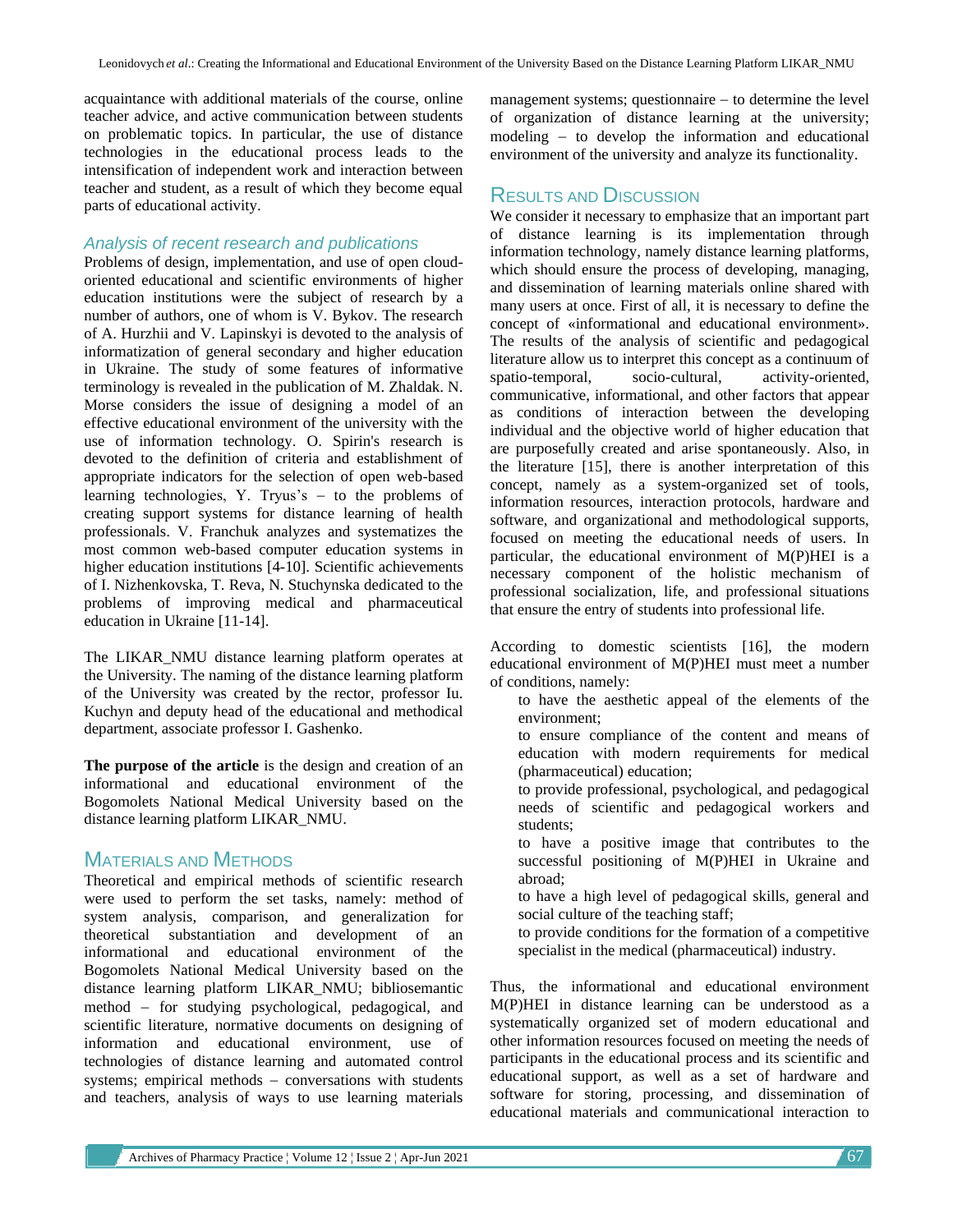achieve educational goals, in particular in order to form the necessary professional competencies.

The results of research on the organization of distance learning in domestic institutions of higher medical (pharmaceutical) education have established that important educational, informational, and methodological resources for the formation of the educational environment of modern free education are:

website or portal HEI;

structured media library;

thematic collection of photos, videos, audio materials, web resources, printed products that provide maximum visualization of educational, scientific, and methodological activities of the institution, satisfies the interests of real and potential consumers of educational services on the content of educational activities;

virtual library − electronic library with educational, educational-methodical, methodical literature, catalogs of other electronic libraries;

distance learning courses or their elements as a form of organization and implementation of educational activities and self-education of students using information and communication technologies.

The functional structure of the educational environment for higher medical (pharmaceutical) educational institutions using the distance learning platform is determined by the system of goals and objectives of the educational process, the functions of educational activities and consists of the following problem-oriented blocks:

information support of teachers and students (providing access to electronic catalogs, electronic textbooks, and glossaries on topics, electronic encyclopedias by subject areas and areas of domestic and world information networks, knowledge base, and data banks);

providing educational dialogue in the educational environment (peer-to-peer communication, subjectobject communication, subject-subject communication); telecommunication interaction of teachers and students in the process of cognitive activity;

automated learning and pedagogical control;

modeling of the studied phenomena (researched phenomena) and the mastered processes (demonstration and interactive introduction);

administration of the real educational process.

An important aspect of using the distance learning platform in M(P)HEI for the formation of the educational environment is that the latter is formed in such a way that the student at any time has free access from any course (discipline) to:

textbooks;

information support (reference books on relevant subjects, encyclopedias, consulting center);

necessary sections of courses in related fields of knowledge;

laboratory works, workshops, web quests, projects.

It's important to note that the effectiveness of the formation of the educational environment of higher medical (pharmaceutical) educational institutions using the distance learning platform significantly depends on the quality of the developed distance courses, scientific and methodological support, and the work of the tutor/teacher.

Thus, the information and educational environment M(P)HEI in terms of distance learning has the following distinctive features:

- 1. Client-server architecture, which makes it possible to systematize the learning process.
- 2. Software-hardware independent runtime environment that provides universal interaction with the software shell, regardless of the type of user operating system.
- 3. Ability to implement a full cycle of distance learning, with the help of advanced telecommunications and specialized modules and extensions such as forum, automated reception of abstracts, online testing, reporting, etc.
- 4. Ability to work remotely using the global Internet.
- 5. Personalization of training.
- 6. Distribution of educational material over time so as to combine different types of work, collective and individual forms of employment, reproductive and creative activities.
- 7. Rational selection and presentation of educational material with a clear separation of basic knowledge of the topic, basic and additional literature, the introduction of hyperlinks to these sources of information.
- 8. Ensuring the logical continuity of new and previously learned information, active use of new information for repetition, and deeper learning of the material passed.
- 9. Establishing interdisciplinary links between medical and pharmaceutical disciplines.
- 10. Structuring educational material for multilevel analysis and integration of new information.

Based on distance learning technologies, it is possible to provide access to a wide range of information resources − from assistance in performing specific practical work and autonomous training courses downloaded to the student's mobile device, to fully networked training courses with problem-oriented software running on the server. It is also important that distance learning solves the problem of professional development of those who live and work in remote areas and helps to solve cost problems. Distance learning is currently impossible to imagine without systems of software products (distance learning platforms), through which remotely, via the global internet, the student can master the material, and the teacher in turn can create distance learning courses and conduct distance learning. The use of such platforms provides an interactive connection between teacher and student; distribution and verification of control tasks; keeping an electronic journal of records of assessments and visits; setting up various course resources; integration with cloud technologies. Using the latter opens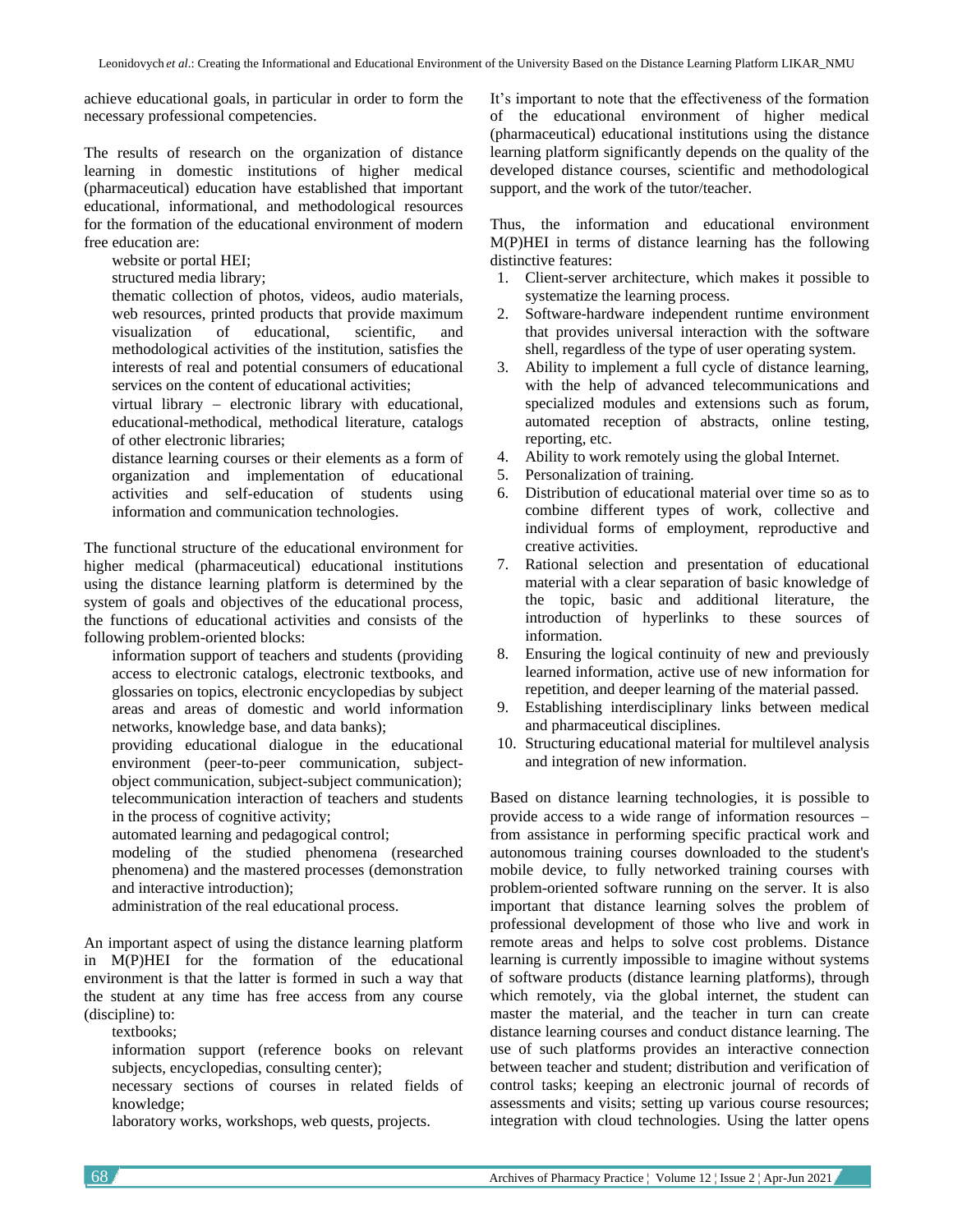Leonidovych *et al*.: Creating the Informational and Educational Environment of the University Based on the Distance Learning Platform LIKAR\_NMU

up new learning opportunities, provides almost unlimited storage space, and most importantly − provides access from various devices to server resources and does not «tie down» the user to the workplace.

Given the functionality of the distance learning platform LIKAR\_NMU, such as classes and control activities, a wide variety of choice of questions for testing, as well as the possibility of interaction student-teacher-administration, this platform was chosen as promising for distance learning at the Bogomolets National Medical University.

The informational and educational environment of the university should be flexible and in turn, consist of many functional tools **(Figure 1)**.

The core of the information-educational environment is the official portal of the university, also the system includes such blocks as informational, educational-informative, and educational-technological. The information block includes social pages and messengers, such as a Facebook page, an Instagram page, and a Telegram channel of the Bogomolets National Medical University, they have only one-sided interaction, publication of materials from the official portal of the university.



**Figure 1.** Model of organization of information and educational environment of the Bogomolets National Medical University

As for the educational and informative block, this includes the electronic resources of the library and the YouTube distance learning channel of the Bogomolets National Medical University. Materials on these resources are posted independently on the official web portal and are educational in nature. Materials posted on the platform of distance learning and video lectures, which are posted on the YouTube channel of the Bogomolets National Medical University are the property of the university and are available only by following the links on the relevant courses to students and teachers registered at LIKAR\_NMU. Thus, only registered authorized users have access to the created electronic catalog of video materials of the departments **(Figures 2 and 3)**.

| $\equiv$ | <b>Studio</b><br>٠.                                | Q                                                                        | Enter your request                                            | $\circledR$<br><b>EM</b> CREATE A                                            |                                                        |  |
|----------|----------------------------------------------------|--------------------------------------------------------------------------|---------------------------------------------------------------|------------------------------------------------------------------------------|--------------------------------------------------------|--|
|          |                                                    | <b>Channel Content</b><br><b>Views</b><br><b>Interaction</b><br>Overview |                                                               | <b>ADVANCED MODE</b><br>24 Feb - 23 Mar 2021<br>$\mathbf{v}$<br>Last 28 days |                                                        |  |
|          | Your channel<br>Channel for remote coverage of NM_ |                                                                          | Your videos have got 5,890 views in the last 28 days.         |                                                                              | In real time<br>· In real time                         |  |
| 脂        | the main                                           |                                                                          |                                                               |                                                                              | 2572                                                   |  |
| D        | Content                                            | Views<br>5.9 thous, $\odot$                                              | Viewing time (hours)<br>$518.3$ <sup><math>\odot</math></sup> | Followers<br>$+41$ $\odot$                                                   | Followers<br><b>CURRENT STATISTICS</b>                 |  |
| 亖        | Playlists                                          | The meaning is almost the same as usual                                  | The meaning is almost the same as usual                       | The meaning is almost the same as usual                                      | 703                                                    |  |
| ht.      | Analytics                                          |                                                                          |                                                               |                                                                              | Views - Last 48 hours                                  |  |
| $\Box$   | Comments (1)                                       |                                                                          |                                                               | 450<br>300                                                                   | 48 ч. назад<br>Cevivac                                 |  |
| 薦        | Subtitles                                          |                                                                          |                                                               | 150                                                                          | Best Videos                                            |  |
| ά        | Settings                                           | 24 des.<br>1 мар. 2021 г. 5 мар. 2021 г.                                 | 10 мар. 2021 г. 14 мар. 2021 г.                               | Đ.<br>19 мар. 202<br>23 ма.                                                  | Views<br><b>PER RE</b><br>Hygiene and Ecology, L<br>73 |  |

**Figure 2.** Coverage of the YouTube distance learning channel of the Bogomolets National Medical University

There are almost 1,500 video recordings of lectures and video recommendations for practical and laboratory work on the YouTube distance learning channel of the Bogomolets National Medical University.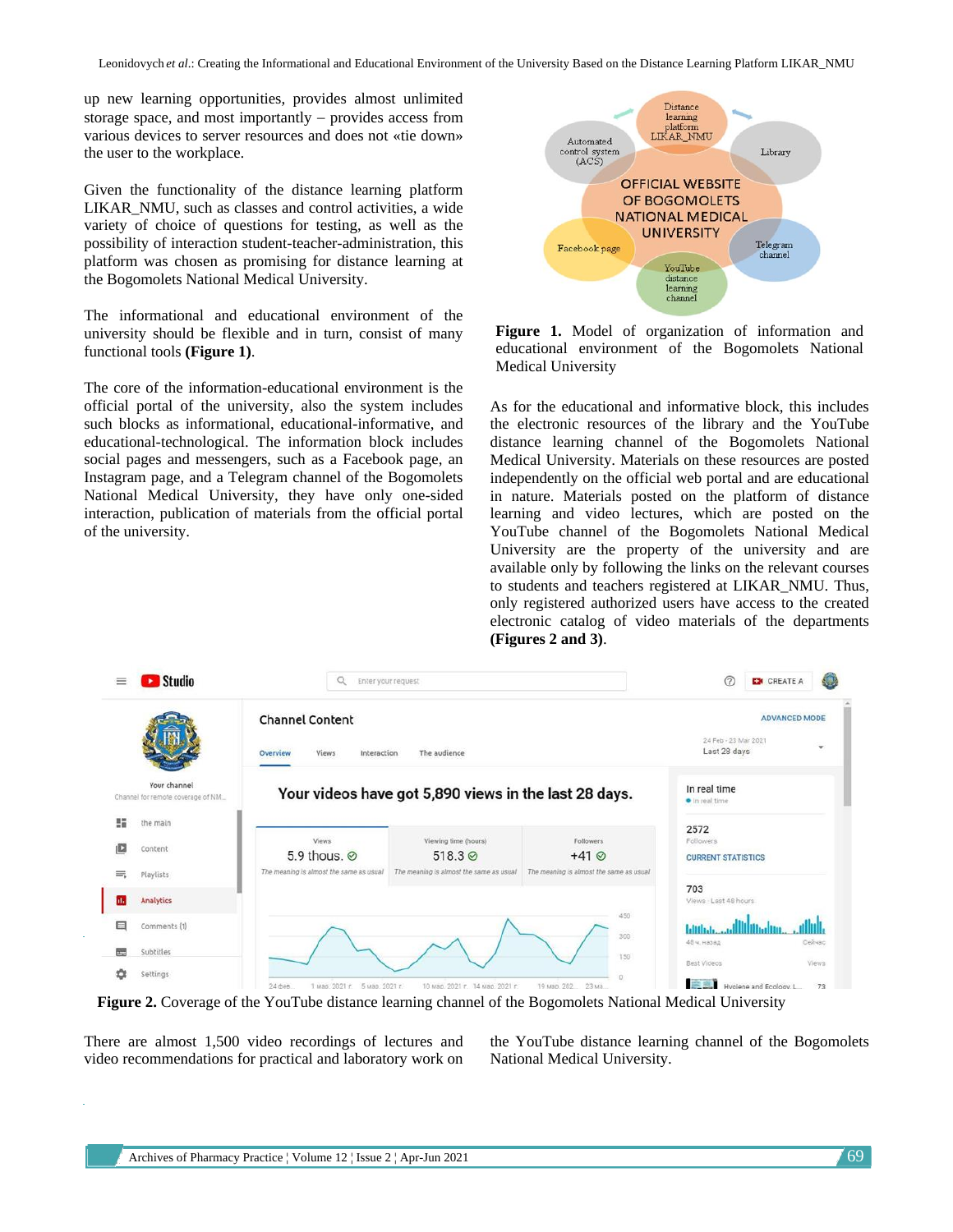

**Figure 3.** Fragment of the YouTube playlist of the distance learning channel of the Bogomolets National Medical University

The educational and technological unit includes an automated MCR control system and a distance learning platform LIKAR\_NMU. You can switch to these platforms from the «Distance Learning» tab of the university web portal. The MCR and LIKAR\_NMU operate synchronously. Students register at the LIKAR\_NMU distance learning platform only if they have a correctly created account in the MCR because all the processes related to the movement of the students and registration in the distance learning system are connected to the automated management system of the educational institution.

The main advantage of the automated management system MCR over the «manual» management methods is that to make the necessary decisions, the staff is provided with more complete, timely, and reliable information in a userfriendly form. With the help of MCR, you can perform automated data collection and processing, its storage in computer memory, the use of regulatory, reference, source, intermediate, and source documentation. The structure of any automated control system can be divided into the following components:

the main part − includes informational and technical supports.

functional part − specific management functions and a number of interrelated programs.

Systems can be simple or large-scale and complex. It is accepted to distinguish two structural varieties of such systems – the automated control system of technical process and system of organizational management. The main functions of MCR are as follows:

automatization of all the components of the organizational process. With the help of this action, the

time is saved and the accuracy and safety of the corresponding process improves;

collection, registration, processing, and issuance of information data;

providing the necessary data to the user in the form of graphic and numerical data;

registration of all user actions and their storage in databases. All data have a strict chronological reference, which allows, if necessary, to establish the cause of the problem situation and draw appropriate conclusions;

multilevel data protection using appropriate systems. Access to automated system data is limited. Administrative access is provided only to specially trained employees with higher technical education. Access of a certain level to the current operators of deans' offices, departments. An individual password is entered for each employee, which gives him full responsibility for the technological process.

To ensure the full-fledged activity of the educational environment of the university, it is impossible to ignore the organization of the distance learning platform of the university. At first glance, there is nothing complicated about this, if the contingent of the university is small. But with the increase in the number of people, there is a greater number of appeals and the coordinated and organized work of all participants in the educational process at the university will ensure high-quality educational services.

The number of registered users of the Bogomolets National Medical University was 26,829 users on the distance learning platform as of February 2021. These include the teaching staff of the university, domestic full-time students,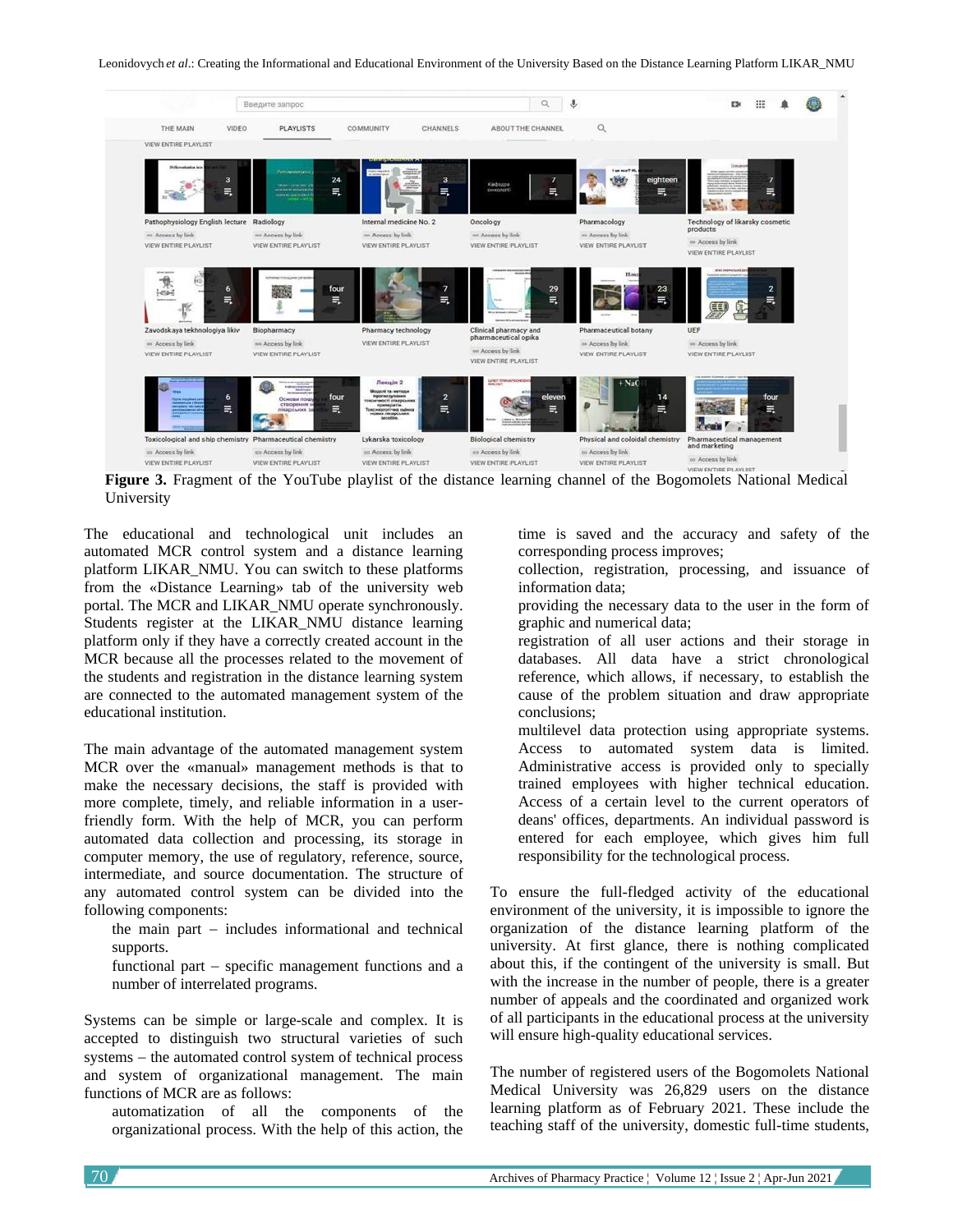part-time students, foreign students, interns, students of advanced training courses (representatives of other institutions of health care). In the categories of the distance learning system, and in the courses of the category, there are clearly defined roles that are assigned to the users of the course:

manager – has access to the course and its modification; author of the course − creates new training courses;

teacher − can do everything on the course, including changing tasks and assessing students;

assistant − without the right to edit, can teach the course and evaluate students, but cannot change the resources of the course;

student − usually has the least rights on the course.

With this platform, you can add resources to the training course, such as Label, Text page, Hyperlinks, File access, IMS package (Information Management System). You can also use this system to add the following activities: Big Blue Button (open-source application for web conferencing), Questionnaire, Classroom Training, Wiki, Database, Glossary, Tasks, Polls, Workshop, Test, Lesson, Forum, Chat, etc.

In particular, the distance learning platform LIKAR\_NMU has the following functionalities:

- 1. Support of the organizational staff structure of the university **(Figure 4)**:
	- work with the hierarchy of faculties, departments, academic groups;

tracking of personnel movements;

and a state

differentiation of teaching positions;

 $-2 - 2 - 2 - 2$ 

the ability to configure the restriction of privileges of different types (for example, by departments) at the level of roles and individual users;

work with users in terms of faculties, departments, divisions.

2. Flexible and fast report dashboards:

constructors of reports on passing courses, tests, multimedia SCORM courses, etc; constructors allow administrators to customize the list of required filters and sets of fields (columns) that should be displayed in reports; each report has 30+ possible fields, including such popular ones as position, role, department, group, name, results, and dates in different formats, deadlines, and many others; reports are optimized for fast construction even with a large amount of data.

- 3. Support the interactive format of H5P courses: built-in designer and player of interactive H5P courses compatible with mobile devices. It allows course authors to easily and quickly create more than 49 types of interactive tasks; interactive video, branched script, 360° locations.
- 4. Blocks for the home page: animated slider for interactive banners; assigned training; voting.
- 5. Additional opportunities to expand integration with MCR:

class schedule for students and teachers; journal of assessments.

| Dean's office<br>Organizational Structure<br><b>Distance Learning</b>                                           |                                                                                           |  |  |  |  |
|-----------------------------------------------------------------------------------------------------------------|-------------------------------------------------------------------------------------------|--|--|--|--|
| ← Organizational structure                                                                                      |                                                                                           |  |  |  |  |
|                                                                                                                 |                                                                                           |  |  |  |  |
|                                                                                                                 |                                                                                           |  |  |  |  |
|                                                                                                                 |                                                                                           |  |  |  |  |
| <b>Reople</b><br>Search, view and edit information about people. Register a new person                          | <b>Divisions</b><br>d<br>View and edit Division directory.                                |  |  |  |  |
| <b>Jobtities</b><br>÷<br>View and edit Jobtitle directory.                                                      | Groups<br>223<br>Manage groups. Set up options for addition and exclusion.                |  |  |  |  |
| <b>Positions</b><br>曼<br>View and edit Positions that link Jobtitles to Divisions.                              | Tags<br>Access to information on user tags, number of tags and history of their issuance. |  |  |  |  |
| Import                                                                                                          |                                                                                           |  |  |  |  |
| Data sources<br>The directory for managing of datasources import from organizational structure into the system. | Import data from one single CSV file<br>B<br>Import information from CSV file.            |  |  |  |  |
| Import data from multiple CSV files<br>B<br>Import information from multiple CSV files.                         | <b>Import Photo</b><br>Import Users Photos.                                               |  |  |  |  |
|                                                                                                                 | Organization<br>$\mathbf{r}$<br>$\sim$ $\sim$ $\sim$ $\sim$ $\sim$ $\sim$                 |  |  |  |  |

**Figure 4.** Part of the web page «Organizational structure»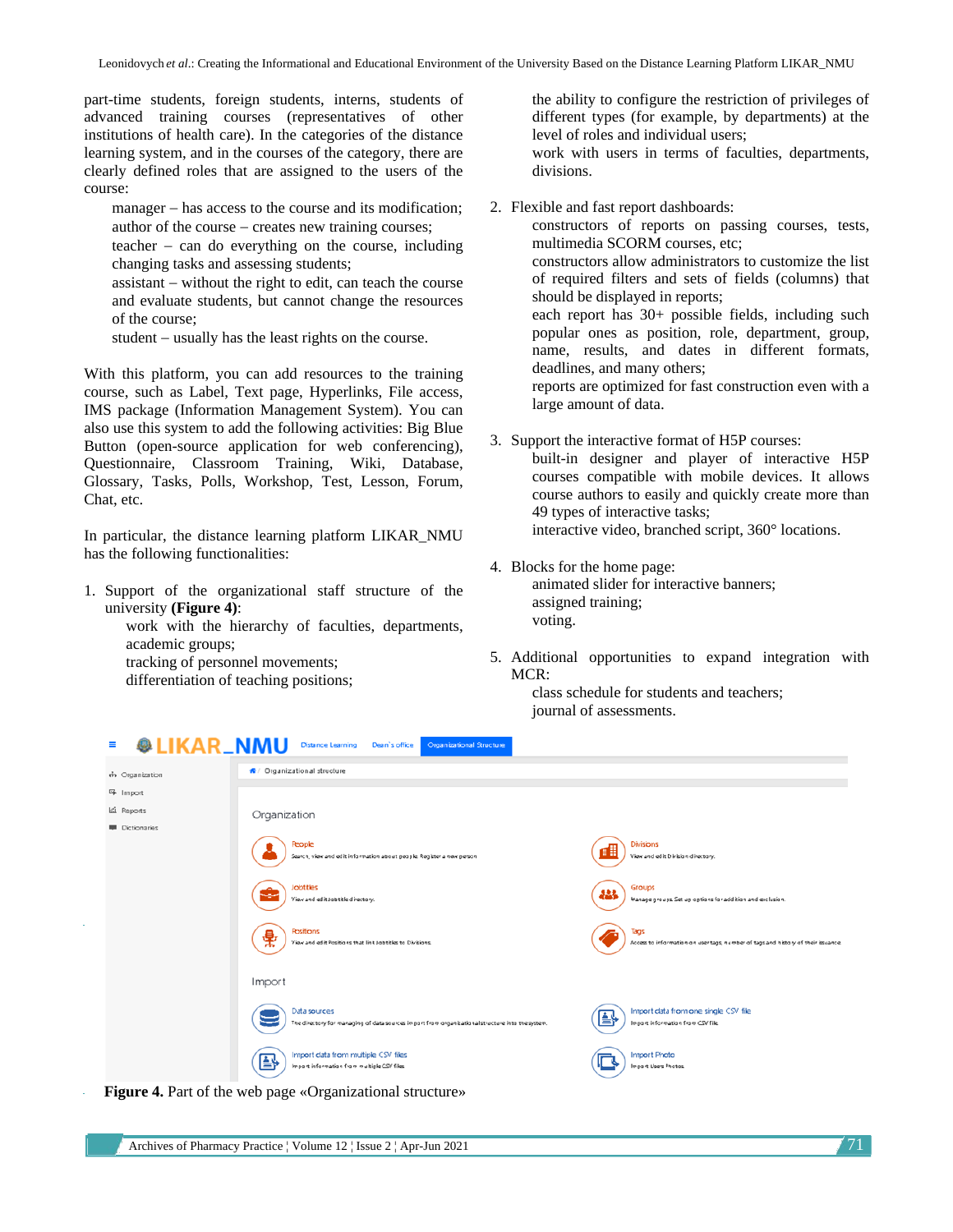Technical support plays an important role in the functioning of the distance learning platform, as both students and teachers turn to technical support administrators. The area of responsibility of technical support of the distance learning platform LIKAR\_NMU is as follows:

registration of participants in the educational process on the platform LIKAR\_NMU (assistance to students in case of difficulties with registration through the MCR system, manual registration of teachers, interns, students of advanced training courses);

control of forms, methods, and means of training (appeals regarding the download of materials, review of the compliance of materials with the allowable size, structure, and content; recommendations for improving the capabilities and optimization of the process of placing educational materials);

advising teachers, and constant feedback on issues of academic integrity of students during the test.

To optimize the counseling of higher education students, teachers, course managers, and dean's staff responsible for educational work, support chats were created in Viber and Telegram messengers. In addition to writing guidelines for working with the distance learning platform, step-by-step instructions for teachers have been developed, which are posted in the «Distance Learning» section on the official portal of the university. **Table 1** shows the comparison of the activities of different structural units of the university on the distance learning platform and in the automated control system.

#### Table 1. Activities on the distance learning platform LIKAR\_NMU and in the automated control system of MCR

|                                 | <b>Activities in the MCR</b>                                                                                                                                                                                                           | <b>Activities in</b><br>LIKAR NMU                                                                                                                                         |  |  |
|---------------------------------|----------------------------------------------------------------------------------------------------------------------------------------------------------------------------------------------------------------------------------------|---------------------------------------------------------------------------------------------------------------------------------------------------------------------------|--|--|
| Administrators of<br><b>MCR</b> | Registration in the MCR. You must enter personal information<br>imported from State electronic database on education:<br>- individual tax number:<br>- Name:<br>- E-mail address.<br>When canceling registration:<br>- passport number | Student account is automatically created on the<br>platform LIKAR_NMU                                                                                                     |  |  |
| Dean's Office<br>Personnel      | - Imports data from the state database for registration of students in<br>MCR:<br>- Checks the registration of students in the MCR;<br>- Contingent movement in the MCR;<br>- Checks the curriculum                                    | Monitoring student performance                                                                                                                                            |  |  |
| Department<br>(course manager)  | - Consolidates the flow of students in the MCR for distance learning<br>courses in LIKAR_NMU according to the student's curriculum                                                                                                     | - Enrolls groups in fixed courses;<br>- Fills courses in LIKAR_NMU with information                                                                                       |  |  |
| Technical<br>support            | - Assistance of the dean's office in the elimination of technical errors<br>at registration of students in State database;<br>- Assistance to students in registration in MCR and LIKAR_NMU                                            | - Assistance to teachers in case of technical problems<br>during downloading materials, testing students, etc.;<br>- Assistance to students in case of technical problems |  |  |

The need to process large amounts of data has led to the automation of certain processes. For example, the registration of students on the distance learning platform LIKAR\_NMU is carried out automatically through the MCR, and the registration of interns and trainees is not synchronized with the MCR. Therefore, software was developed that solved the problem of fast data transfer from the spreadsheet and registration of users absent in the MCR **(Figure 5)**.

The following is a description of the main functionalities of the application to optimize user registration:

«Register» − registration of users with a separate name and record their passwords in the table;

«Register full name in one line» − for users with a full name the entry is made in one field, with space;

«Register full name with sending password» − does not enter the password in the table, but sends authorization data to users' emails.

If there is a situation when registering an account, when the e-mail address is already in use, the user's login and ID are entered into the table and marked as already existing.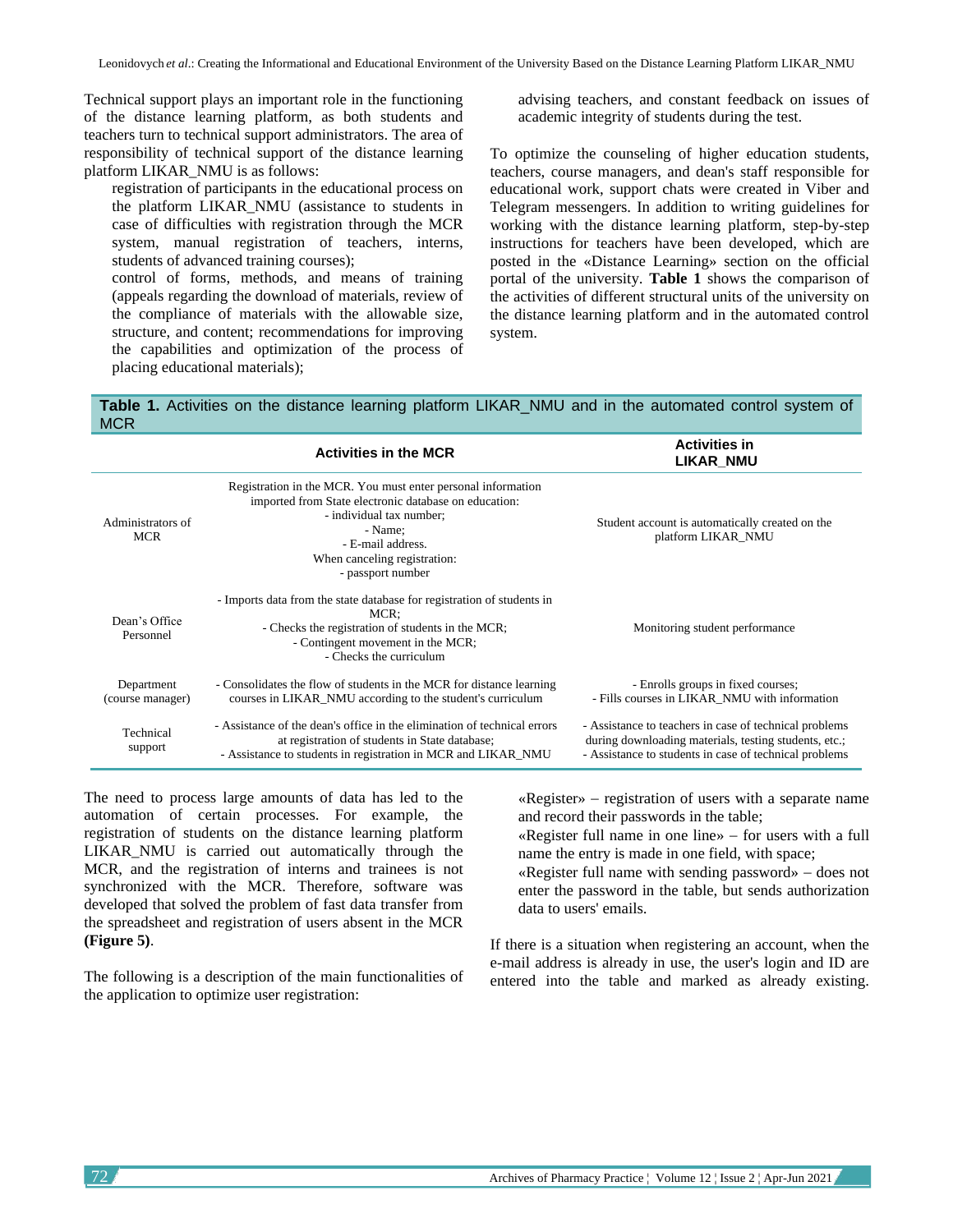Leonidovych *et al*.: Creating the Informational and Educational Environment of the University Based on the Distance Learning Platform LIKAR\_NMU

| <b>Pull</b> Form1                       |                                    |              |                   |                                           |                  |             | $\qquad \qquad$ | $\Box$   | $\times$ |
|-----------------------------------------|------------------------------------|--------------|-------------------|-------------------------------------------|------------------|-------------|-----------------|----------|----------|
|                                         |                                    |              |                   |                                           |                  |             |                 |          |          |
|                                         |                                    |              |                   |                                           |                  |             |                 |          |          |
|                                         |                                    |              |                   |                                           |                  |             |                 |          |          |
|                                         | Register                           | Set identify | Глобальные группы |                                           | button11         | group Box 2 |                 |          |          |
| Load                                    | Register ПІБ одна строка           | Verify       |                   | Создать глобальные группы                 |                  |             |                 |          |          |
|                                         | Register ПІБ с отправкой<br>пароля |              |                   | Записать пользователей ПІБ<br>одна строка |                  |             |                 |          |          |
| Записать пользователей ПІБ<br>раздельно |                                    |              |                   | Записать пользователей ПІБ<br>no pass     | Get cohort users |             | Load            | Записать |          |

**Figure 5.** The application window to optimize user registration without an account in the MCR

Considering the structure of the distance learning platform LIKAR\_NMU, we can highlight the following elements:

Hierarchy of the section «Student education»:

- 1. Form of study;
- 2. Training course;
- 3. Term of study, name of the stream;
- 4. Disciplines.

Hierarchy of the «KROK» section:

- 1. Name of the exam;
- 2. Language of instruction;
- 3. Specialty.

This structure allows distance learning students not to get lost in a variety of courses, before the session, meaning they enroll in courses. In addition, part-time students can take access courses provided during the training sessions and view the necessary materials: contacts of the department, tasks for control work, etc.

To establish the quality of distance learning at the university, an online survey of research and teaching staff and students of various faculties was conducted.

A total of 4,610 respondents took part in the survey, including 428 faculty members, 3,989 full-time students, and 193 part-time students.

The following results were obtained during this survey. To the question of the questionnaire «How would you assess the quality of education at the Bogomolets National Medical University» 78.8% of respondents answered positively, 15.6% considered the level of education rather low or very low and 5.6% did not decide on the answer. To the question «How would you assess the quality of education in general at the Bogomolets National Medical University by distance learning in the conditions of adaptive quarantine?» the following answers were received: 45.3% − very high and high, 35.3% average quality assessment; 16.2% − low and very low, and 3.2% of respondents did not decide on the answer. Analyzing the question «How important do you think is the problem of improving the quality of distance learning in the Bogomolets National Medical University?» it can be stated that 57.2% of respondents believed that this issue is a priority, 22.4% − indicated that there are more pressing problems, 11.5% of respondents considered these problems secondary, and 8.9% did not decide on the answer. Having studied the attitude of respondents to distance learning at the Bogomolets National Medical University in connection with the COVID-19 pandemic can be noted that 55.7% fully support,  $22.8%$  – rather support, and 6.6% – strongly did not support distance learning **(Figure 6)**.



**Figure 6.** Distribution of respondents' answers on distance learning due to the COVID-19 pandemic

Answering the question «Do you agree with the statement that distance learning puts everyone on an equal footing?», the opinion of the respondents was divided: 30% − indicated that they completely agree,  $29.6\%$  – mostly agree,  $13.5\%$  – mostly disagree, 16.2% − completely disagree, and 10.6% did not decide on the answer. In particular, 68.9% of respondents were satisfied with the organization of distance learning, 13.1% − rather dissatisfied, and 17.9% found it difficult to determine the answer. Answering the question